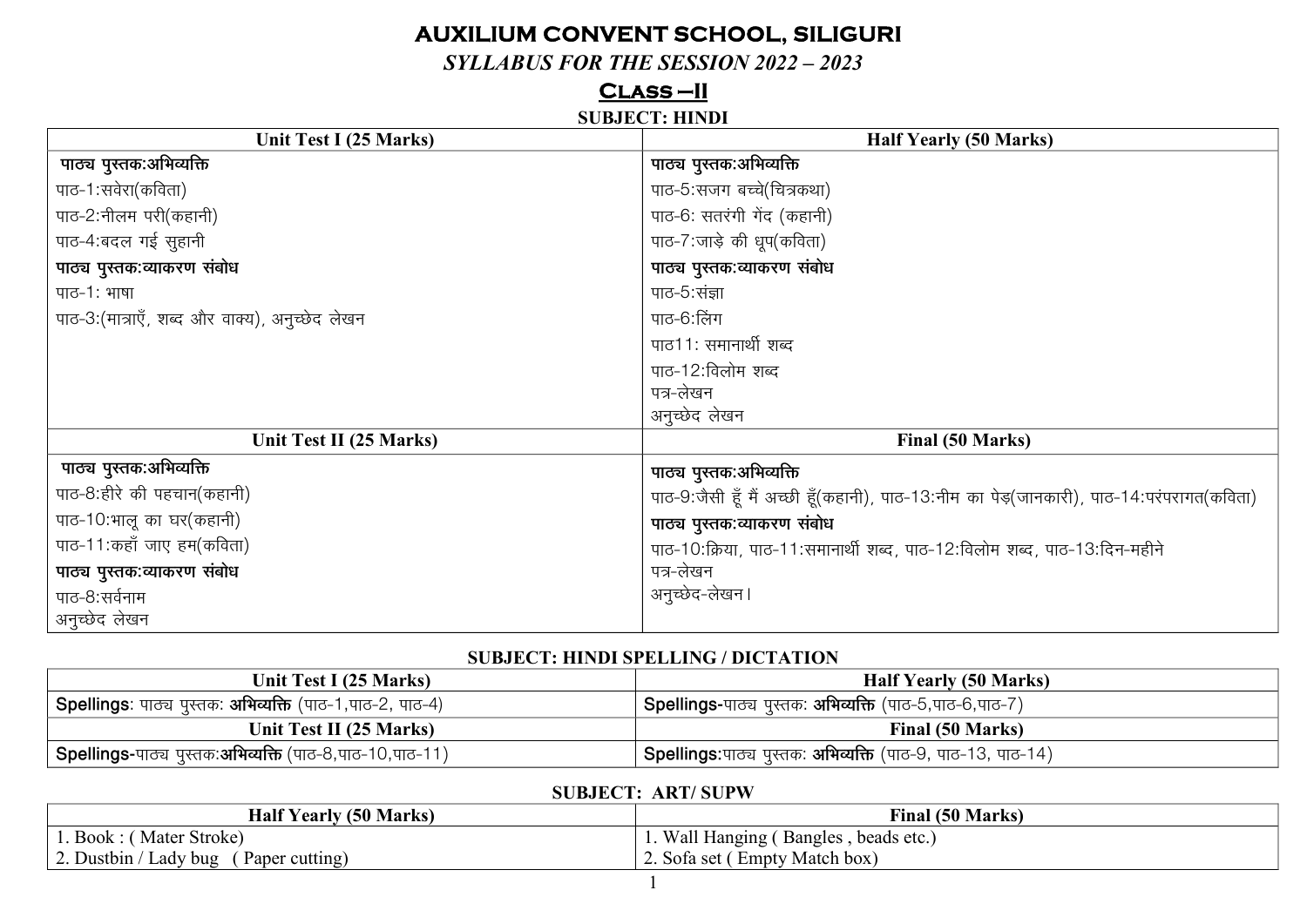| Unit Test I (25 Marks)                                 | <b>Half Yearly (50 Marks)</b>                                          |
|--------------------------------------------------------|------------------------------------------------------------------------|
| 1. Letters and Words, 2. Kinds of Words                | 5. Nouns – Different kinds, 8. Verb, 9. Pronoun,                       |
| 3. The Sentence, 4. The Sentence - Its two parts       | 10. Adjective, 15. Articles, 21. Word Pairs: Homonyms                  |
| 6. Nouns – Numbers , 7. Nouns – Genders                | Revision chapters : 7. Nouns- Genders                                  |
|                                                        | <i>Paragraphs</i> : 1) Summer season                                   |
|                                                        | 2) A visit to a zoo                                                    |
|                                                        | <b><i>Comprehension</i></b> : Unseen                                   |
| Unit Test II (25 Marks)                                | Final (50 Marks)                                                       |
|                                                        | 16. Preposition, 19. Tenses, 21. Word Pairs: Antonyms                  |
| 11. Adverb, 12. Statement, 17. Conjunctions            | Revision chapters : 6. Nouns - Numbers, 9. Pronoun,                    |
| Revision chapters : 4. The Sentence $-$ its two parts, | 15. Articles                                                           |
| 8. Verb, 21. Word Pairs: Synonyms                      | <b>Paragraphs:</b> 1) Mother Teresa, 2) Holi – The Festival of colours |
|                                                        | <b>Comprehension</b> : Unseen                                          |

## **SUBJECT: ENGLISH LANGUAGE (Wonderful English Grammar)**

#### **SUBJECT: LITERATURE IN ENGLISH ( Emgaging English 2 - book + work book)**

|                                                                 | .                                                                  |
|-----------------------------------------------------------------|--------------------------------------------------------------------|
| Unit Test I (25 Marks)                                          | <b>Half Yearly (50 Marks)</b>                                      |
| 1. The lost sock, 2. The Farmer, His son and the Donkey, 3. The | 5. Anansi and the Feast of Yams, 6. The Boy and the Kite           |
| Elephant (Poem), 4. A Holiday letter                            | 7. Sea creatures (Poem), 9. Hiding (Poem)                          |
| Unit Test II (25 Marks)                                         | <b>Final</b> (50 Marks)                                            |
| 8.A visit to a library, 10. The Hen and the Apple tree,         | 12. The Big Fight, 13. Too Much Noise,                             |
| 11. There was once a Puffin                                     | 14. My Dad, He wears Glasses (Poem), 15. The Bremen Town Musicians |
|                                                                 | Revision chapter - 3. The Elephant (Poem)                          |

### **SUBJECT: ENVIRONMENTAL STUDIES (New Learnwell ICSE –II)**

| Unit Test I (25 Marks)                             | <b>Half Yearly (50 Marks)</b>                      |
|----------------------------------------------------|----------------------------------------------------|
| 1. About me, 2. Others in my world, 3. Food we eat | 4. Water, 5. Our House, 6. Clothes we wear, 7. Air |
|                                                    |                                                    |
|                                                    |                                                    |
| Unit Test II (25 Marks)                            | <b>Final</b> (50 Marks)                            |
| 8. Keeping Clean, Safe and Healthy,                | 11. Animals, 12. Transport, 13. Communication,     |

|                                                            | $\sim$                                                                           |
|------------------------------------------------------------|----------------------------------------------------------------------------------|
| Unit Test I (25 Marks)                                     | <b>Half Yearly (50 Marks)</b>                                                    |
| 2. Become Responsible<br>1. Remembering God,               | 4. Time is Precious, 5. Obey your Elders, 6. Helping people, 7. An Ideal citizen |
| 3. Be Satisfied                                            | Prayer - Our Father from School Diary                                            |
| Unit Test II (25 Marks)                                    | <b>Final</b> (50 Marks)                                                          |
|                                                            | 11. Don't be Afraid, 12. Think about others, 13. True Friend, 14. Helen Keller   |
| 8. Gifts of Nature, 9. Good Habits 10. Believe in Yourself | Prayer – Prayer for Protection from School Diary                                 |

## **SUBJECT: VALUE EDUCATION (Inspirations for life)**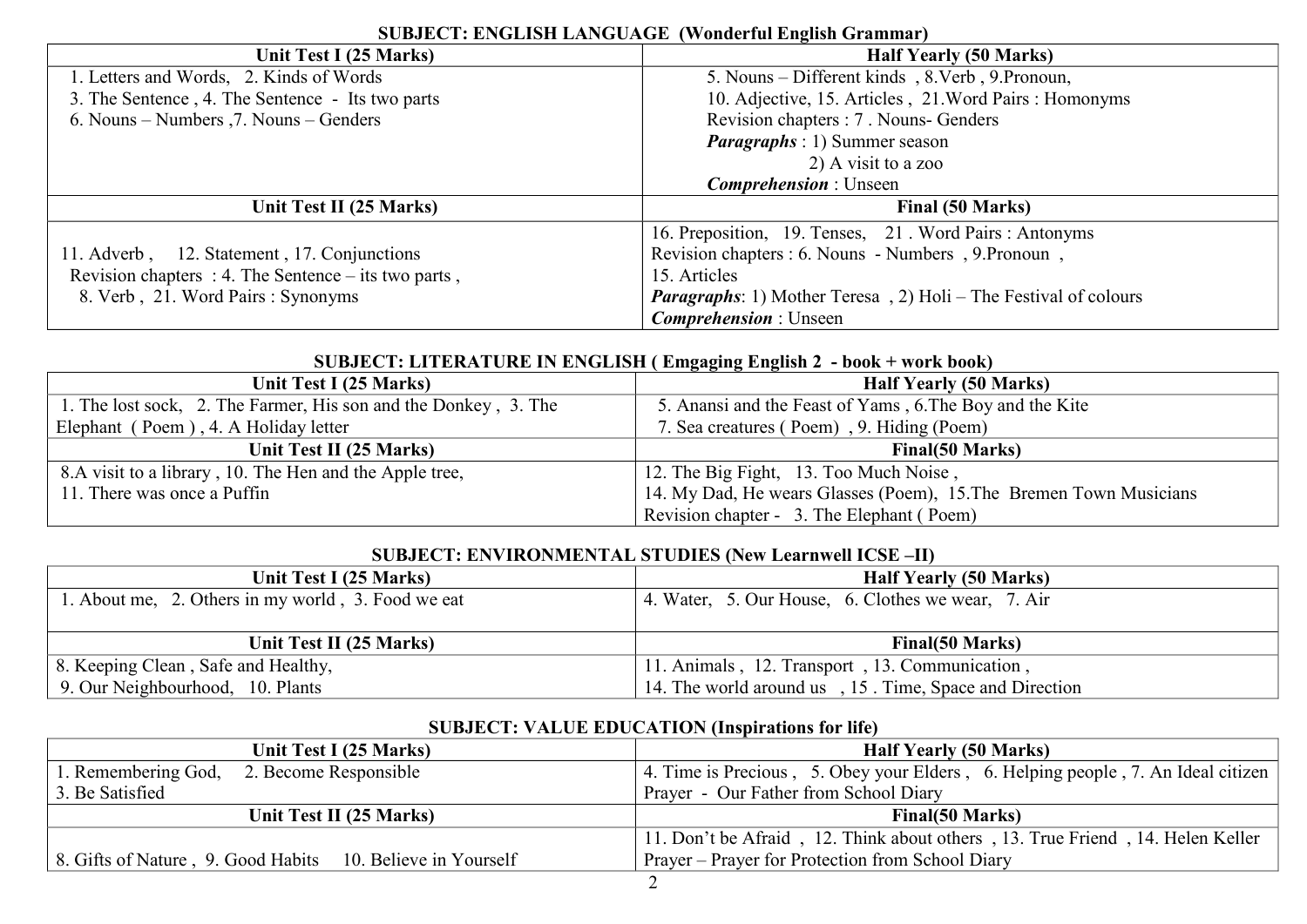| Unit Test I (25 Marks)                                                   | <b>Half Yearly (50 Marks)</b>                                         |
|--------------------------------------------------------------------------|-----------------------------------------------------------------------|
| 1. The lost sock, 2. The Farmer, His son and the Donkey, 3. The Elephant | 5. Anansi and the Feast of Yams, 6. The Boy and the Kite              |
| , 4. A Holiday letter                                                    | 7. Sea creatures, 9. Hiding                                           |
| <b>Dictation : 2.</b> The Farmer, His son and the Donkey                 | <b>Dictation</b> : 6. The Boy and the Kite                            |
| Unit Test II (25 Marks)                                                  | <b>Final</b> (50 Marks)                                               |
| 8. A visit to a library, 10. The Hen and the Apple tree,                 | 12. The Big Fight, 13. Too Much Noise,                                |
| 11. There was once a Puffin                                              | 14. My Dad, He wears Glasses, 15. The Bremen Town Musicians, Revision |
| <b>Dictation</b> : 8. A visit to the library                             | chapter: 3. The Elephant                                              |
|                                                                          | <b>Dictation</b> : 13. Too much noise                                 |

## **SUBJECT: ENGLISH SPELLING AND DICTATION (Engaging English 2)**

#### **SUBJECT: MATHEMATICS (The World of Mathematics 2, Magic Mental Mathematics level -2)**

| Unit Test I (25 Marks)                          | <b>Half Yearly (50 Marks)</b>                                             |
|-------------------------------------------------|---------------------------------------------------------------------------|
| 0. Revision, 1. Numbers up to one Thousand      | 2. Addition, 3. Subtraction, 4. Multiplication,                           |
| 2. Addition                                     | 5. Division 6. Money                                                      |
| <b>Mental Mathematics - Exercise 1 to 7</b>     | Mental Mathematics - Exercise 8 to 30                                     |
|                                                 | <b>Multiplication tables</b> $-2$ to 10                                   |
| Unit Test II (25 Marks)                         | Final(50 Marks)                                                           |
|                                                 | 4. Multiplication, 5. Division, 8. Measure of length,                     |
|                                                 | 9. Measures of weight, 10. Measures of Capacity, 11. Measures of Time 12. |
| 5. Division, 6. Money, 7. Shapes around us      | Data Handling, 13. Patterns                                               |
|                                                 | <b>Mental Mathematics-</b> Exercise 36 to 60                              |
| <b>Mental Mathematics</b> – Exercise - 31 to 35 | <b>Multiplication tables</b> : 11 to 15                                   |

#### **SUBJECT: GENERAL KNOWLEDGE (Inside Out – 2)**

| Unit Test I (25 Marks)                                                | <b>Half Yearly (50 Marks)</b>                                                     |
|-----------------------------------------------------------------------|-----------------------------------------------------------------------------------|
| 1. Animal Trivia, 2. What do animals eat?,                            | 11. Wordsearch, 12. Vines, 13. Our Home Planet, 14. Earth Day, 15.                |
| 3. Animals sounds, 4. Classification of Animals,                      | Environment, 16. Air, 17. Water, 18. What is Weather?, 19. Weather and            |
| 5. More of Animal Trivia, 6. Pet Animals, 7. Animals in danger, 8.    | Seasons, 20. Winters,                                                             |
| Endangered Birds, 9. Plant Trivia,                                    | 21. Weekdays, 22. Months of the year, 23. Calendar,                               |
| 10. Trees                                                             | 24. Computer Trivia, 25. Fun with Computers                                       |
|                                                                       | 26. Food Items, 27. More on Food, 28. Fruits and Vegetables                       |
|                                                                       |                                                                                   |
| Unit Test II (25 Marks)                                               | <b>Final</b> (50 Marks)                                                           |
|                                                                       | 39. Sports Personalities, 40. Sports Balls, 41. Types of Houses, 42. Special Huts |
| 29. Neighbourhood, 30. Places around us,                              | , 43. Communication and Transport,                                                |
| 31. They Help us, 32. Common tools, 33. Clothing,                     | 44. Travel and Information, 45. Vehicles, 46. Ships,                              |
| 34. Household items, 35. Materials, 36. More on Materials, 37. Games, | 47. India, 48. Monuments, 49. Festivals of India,                                 |
| 38. More on sports                                                    | 50. More about Festivals, 51. Food in India, 52. Sweet or Salty, 53. Logos,       |